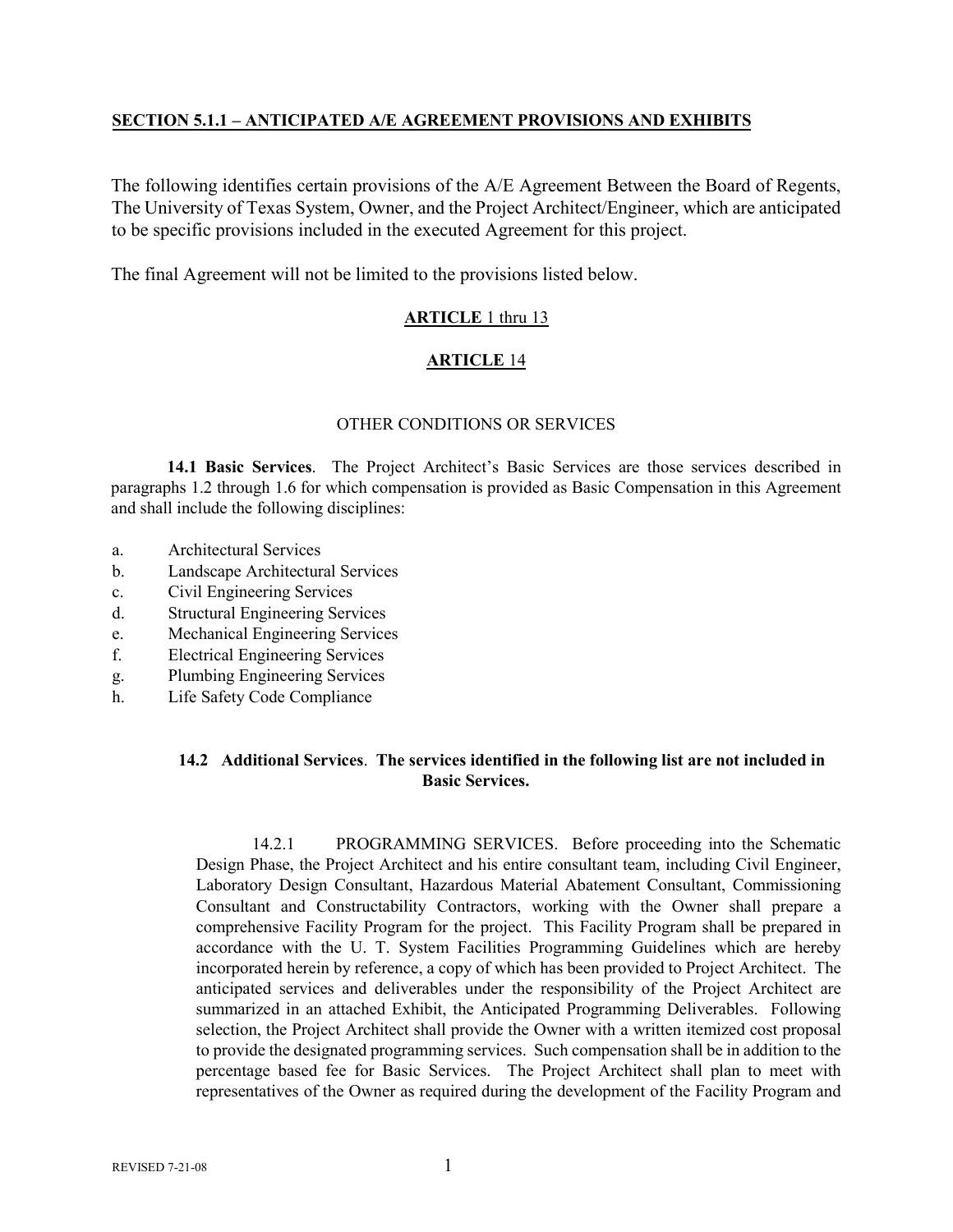shall revise the Program as necessary to achieve approval of the Owner. In accordance with the Professional Services Procurement Act, the Owner will review the Project Architect's proposal for programming services and attempt to negotiate a fair and reasonable fee for these services. If the Owner and Project Architect are unable to do so, the Owner will formally end negotiations with the Project Architect, select the next most highly qualified Project Architect, and attempt to negotiate a fair and reasonable fee for these services.

14.2.2 CONSTRUCTABILITY SERVICES. The Project Architect shall employ

a

Constructability Consultant or Contractor, which will not submit a bid for this project, to provide outside constructability consultation, cost estimating services and construction expertise through the Facility Program, Schematic Design, Design Development and Construction Document Phases. Constructability Consultant or Contractor, working with a Mechanical/Electrical/Plumbing Subcontractor, will provide review input related Project objectives, methods and concepts of "constructability." In addition, the Constructability Consultant or Contractor will submit for review a Cost Quantity Survey to coincide with the Project Architect's Basic Services submission requirements. Following selection, the Project Architect shall provide the Owner with a written itemized cost proposal to provide the "constructability" services identified in the Constructability Implementation Program, attached to this Agreement as an Exhibit. The Owner will review the Project Architect's proposal for "constructability" services in accordance with the Professional Services Procurement Act.

> 14.2.3 HAZARDOUS MATERIAL ABATEMENT SERVICES. The Project Architect shall employ a Hazardous Material Abatement consultant, from the list of firms included in an attached Exhibit, to provide hazardous material abatement expertise (including, but not limited to, asbestos and lead) through the Facility Program, Schematic Design, Design Development, Construction Document and Construction Administration Phases. This shall include reviewing Owner provided surveys, making recommendations for any additional surveys required, providing design and cost alternatives regarding hazardous material abatement, preparing plans and specifications to include abatement in the general construction scope of work, providing a licensed individual to monitor hazardous material removal as required by State and EPA guidelines, and preparing a final abatement report. Compensation for these services shall be in addition to the percentage based fee for Basic Services. Therefore, the construction cost of the abatement work will not be included in the basis for the Project Architect's Basic Services fee. Following selection, the Project Architect shall provide the Owner with a written itemized cost proposal to provide the above Hazardous Material Abatement Consulting services, including coordination of the Project Architect. The Owner will review the Project Architect's proposal for these services in accordance with the Professional Services Procurement Act.

> 14.2.4 COMMISSIONING SERVICES. The Project Architect shall employ a Commissioning consultant to provide commissioning expertise through the Facility Program, Schematic Design, Design Development, Construction Document and Construction Administration Phases. The Commissioning Consultant will provide review input related project objectives, methods and concepts of commissioning. Following selection, the Project Architect shall provide the Owner with a written itemized cost proposal to provide the commissioning services identified in the Commissioning Implementation Program, attached to this Agreement as an Exhibit. The Owner will review the Project Architect's proposal for commissioning services in accordance with the Professional Services Procurement Act.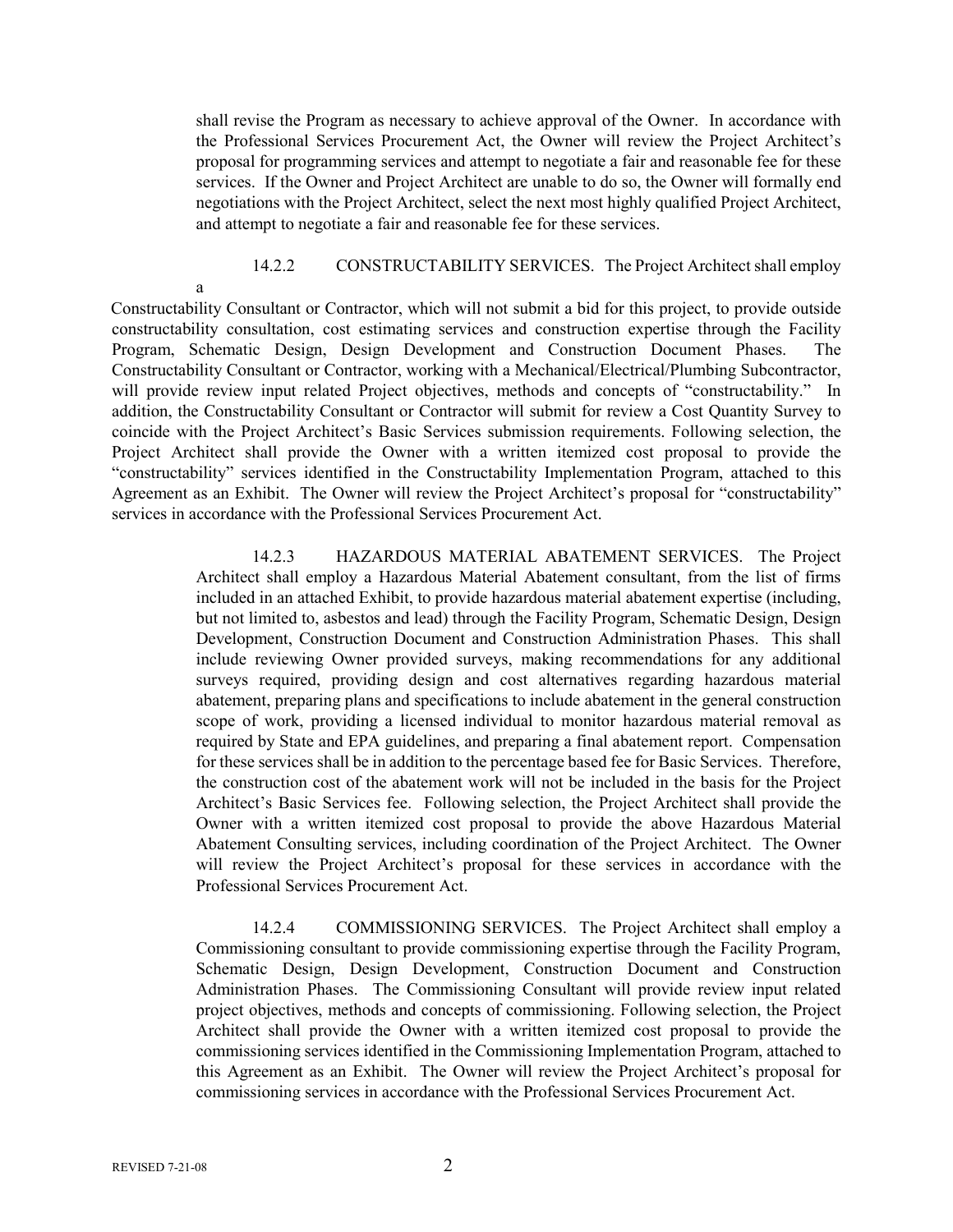14.2.5 TPDES CONSULTANT. The Project Architect shall employ a qualified Consultant (the "TPDES Consultant"), experienced in the Texas Pollutant Discharge Elimination System (TPDES) requirements and in the best management practices used at construction sites to control erosion and sediment, to prevent the discharge of pollutants and to prevent or mitigate the impacts of storm water runoff on water quality (collectively "BMPs"), which TPDES Consultant shall be approved in writing in advance by Owner, to provide expertise with respect to Texas Commission on Environmental Quality regulations and BMPs through all phases of the Project. The TPDES Consultant's services shall include, without limitation, (1) recommending structural and non-structural BMPs to Project Architect or other subcontractors under this Contract for civil and landscape site coordination, (2) preparing of Storm Water Pollution Prevention Plans (SWPPPs) including any BMP drawings and details (3) as requested in writing by Owner, assisting in the updating of SWPPPs and all other permit documentation required by the TCEQ for the Project, and (4) the drafting of technical specifications governing the Contractor/Contractor's obligations under the applicable TPDES regulations and the TCEQ General Permit for Storm Water Discharges From Construction Sites ("General Permit") No. TXR 150000 and governing the Contractor/Contractor's recommended courses of action under BMPs. The TPDES Consultant shall insure that the storm water pollution prevention plan has been prepared for the site in accordance with the General Permit and that such plan complies with approved State and/or local sediment and erosion plans or permits and/or storm water management plans or permits, including, without limitation, any TPDES permit issued to The University of Texas component on which the site is located. The TPDES Consultant, through Project Architect, shall determine whether General Permit coverage is required, and, if so, shall advise Owner of Owner's obligations under the General Permit and shall advise Owner of the Contractor/Contractor's obligations under the General Permit. If there are multiple projects proposed to be conducted concurrently in contiguous areas and general permit coverage is required, the TPDES Consultant shall advise Owner of Owner's obligations and prepare one SWPPP for the entire area encompassing all projects and shall amend such SWPPP at the request of Owner to insure that the

Contractor/Contractors of each project can comply with TPDES requirements and BMPs. PROJECT ARCHITECT HEREBY INDEMNIFIES AND HOLDS HARMLESS OWNER FROM ANY AND ALL LIABILITY, LOSS, DAMAGE, COST, AND EXPENSE ARISING OUT OF A VIOLATION OF THE APPLICABLE TCEQ TPDES REGULATIONS, BMPs, THIS PARAGRAPH OF THIS AGREEMENT, OR THE TERMS AND CONDITIONS OF THE GENERAL PERMIT TO THE EXTENT ATTRIBUTABLE TO A WILLFUL, NEGLIGENT OR ACCIDENTAL ACT OR OMISSION OF PROJECT ARCHITECT OR ITS CONSULTANTS.

> 14.2.6 REGISTERED ACCESSIBILITY SPECIALIST. Services provided by an independent contract provider under contract with TDLR to include the Preliminary Plan Review and Final Plan Review and Field Inspection of placed work to coincide with the prefinal inspections. Issues regarding accessibility shall be coordinated to be included in the punch list provided to the Contractor. Design consultation services and preliminary field inspections during installation of work are optional services. These services are related to the provisions of The Texas Architectural Barriers Act (Article 9102, T.C.S.).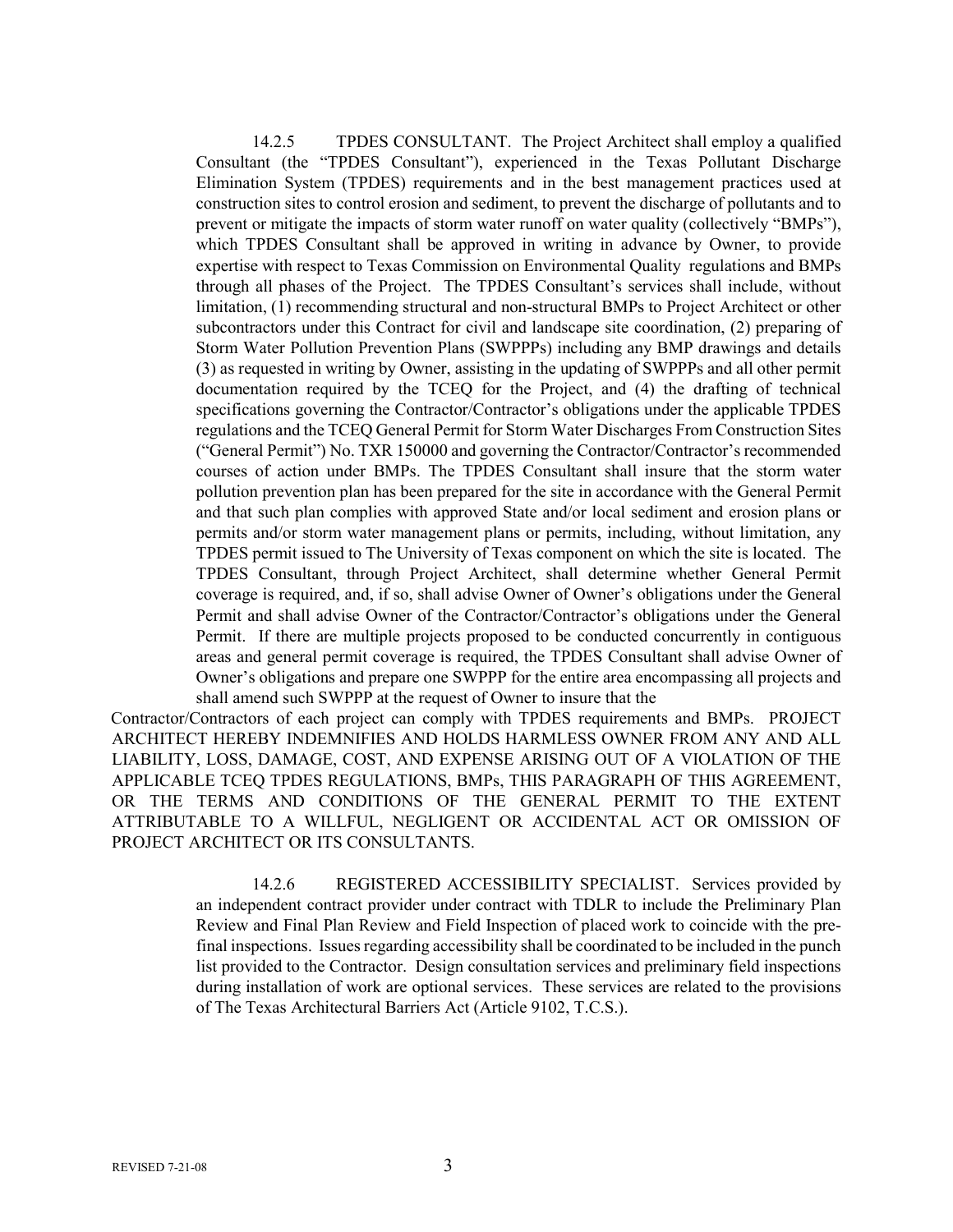14.2.7 AS-BUILT DRAWINGS AND SPECIFICATIONS. Project Architect shall revise the drawings and specifications upon Final Completion of the construction, to incorporate all Addenda, all Change Orders for the Work and any modifications recorded by the Contractor on the As-Built Drawings and Specifications maintained at the job site. The Project Architect shall label the revised drawings and specifications as "Record Drawings" and "Record Specifications" and shall deliver copies to the Owner for record purposes, as follows:

- All project drawings: provide 2 copies of electronic media on zip drives and/or CD readable/writable using the latest version of AutoCad /Revit shall also be accepted for the deliverables.
- All project specifications in electronic format on CD readable/writable by MSWord.
- Applicable BIM models created to complete and coordinate the work.

#### *AND:*

Upon completion of the project, the Project Architect shall revise the drawings and specifications, to incorporate all Addenda, all Change Orders for the Work and any modifications recorded by the Contractor on the As-Built Drawings maintained at the job site. The Project Architect shall label the revised drawings and specifications as "Record Drawings" and "Record Specifications" and shall deliver copies to the Owner for record purposes, as follows:

- Reproducible Mylar Film Prints
- "Record Drawings" blueline
- "Record Specifications" diskettes

14.2.8 LIFE SAFETY ENGINEERING CONSULTANT. The Project Architect shall employ a qualified Fire Protection and Life Safety Engineering Consultant experienced in the design and third-party certification of building fire alarm systems in accordance with NFPA 72 and Title 28, Part 1, Chapter 34. Subchapter F. of the Texas Administrative Code (Fire Alarm Rules). The Life Safety Consultant's services shall include, without limitation, (1) preparing fire alarm system design plans and specifications, (2). performing third party certification as outlined in attached Exhibit M titled "Fire Alarm Testing and Acceptance Procedures". (3) participating in the Owner's technical review process and responding to comments made during the reviews.

#### 14.2.9 LEED CERTIFICATION SPECILIZED SERVICES – **NOT USED**

Architect or by a specialized consultant service, the Project Architect shall provide services necessary for securing LEED Certification or better under LEED-NC Version 2.2. (projects at UT Austin might also be certified under LEED-CI v2.0, LEED CS v2.0, and possibly even LEED-EB v2.0) or current UTH approved version. Services shall include, but not be limited to, facilitating a pre-design workshop where the LEED rating system will be reviewed and LEED points targeted, registering the project with USGBC, creating a LEED Certification Plan that identifies both design phase and construction phase points to be attempted, monitoring and documenting the LEED Certification process, facilitating design review meetings required to achieve LEED Certification, creating LEED specific specification sections including a Division 1 "LEED Requirements" section, coordinating the required LEED specifications in the Contract Documents including Building Commissioning, Construction Waste Management, and Construction Indoor Air Quality Management, uploading all applicable LEED documentation and information necessary to achieve design phase points, creating a LEED Certification Report detailing the LEED rating the project achieved, participating in the Owner's technical review process and reviewing comments made during the reviews, establishing procedures and processes to maximize LEED points obtained during building construction phase, and coordinating collection and assembly of record documents and other necessary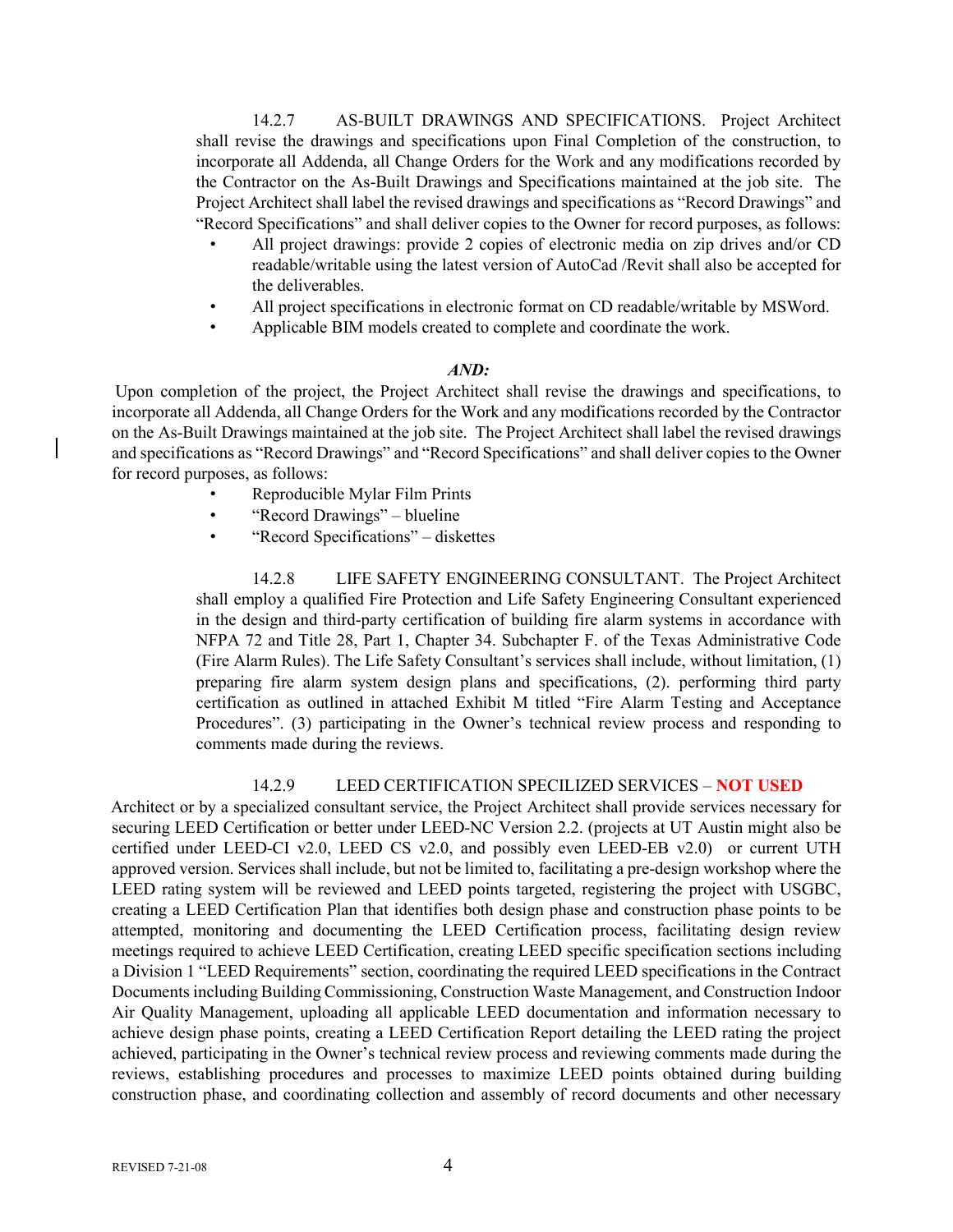materials required for LEED Certification. The Project Architect shall submit the appropriately completed LEED application for certification, track the submitted application and coordinate answering any questions during the process until certification is awarded.

> 14.2.10 SPECIALIZED CONSULTANTS. The specialized consultant services identified in the following list are included in Additional Services:

- Audio Visual/Data & Telecommunications Engineering
- Materials Handling Services
- Furniture and Equipment Purchasing Services
- Major Medical Equipment Purchasing Services
- Security Planning Services
- Personnel and Material Transport Planning Services
- Hazardous Materials Handling Services
- Integrated Scheduling Services
- Radiation Control Services
- Graphics/Wayfinding Planning Services
- Safety Engineering Services
- Traffic Control Planning Services
- Wind Tunnel Testing/Emissions Control/Wind Pressure Analysis
- Art Procurement Consulting Services (not architectural renderings or models)
- Specialty Medical consultants

14.2.11 SPECIALIZED SERVICES. The specialized consultant services identified in the following list are included in Additional Services:

- Providing financial feasibility or other special studies.
- Providing planning surveys, site evaluations, environmental studies or comparative studies of prospective sites.
- Providing services relative to future facilities, systems and equipment which are not intended to be constructed during the Construction Phase.
- Providing services to make detailed investigation of existing conditions or facilities or to make measured drawings thereof, other than to verify the accuracy of drawings or other information furnished by the Owner.
- Providing coordination of Work performed by Owner's separate Contractors or by the Owner's own forces.
- Providing services in connection with the Work of a Contractor or separate consultants retained by the Owner other than commissioning consultant, testing and balance consultant, material testing firms or similar firms.
- Providing services for planning tenant or rental spaces.
- Making revisions in Drawings, Specifications or other documents when such revisions are inconsistent with written approvals or instructions previously given are required by the enactment or revision of codes, laws of regulations subsequent to the preparation of such documents or are due to other causes not solely within the control of the Project Architect.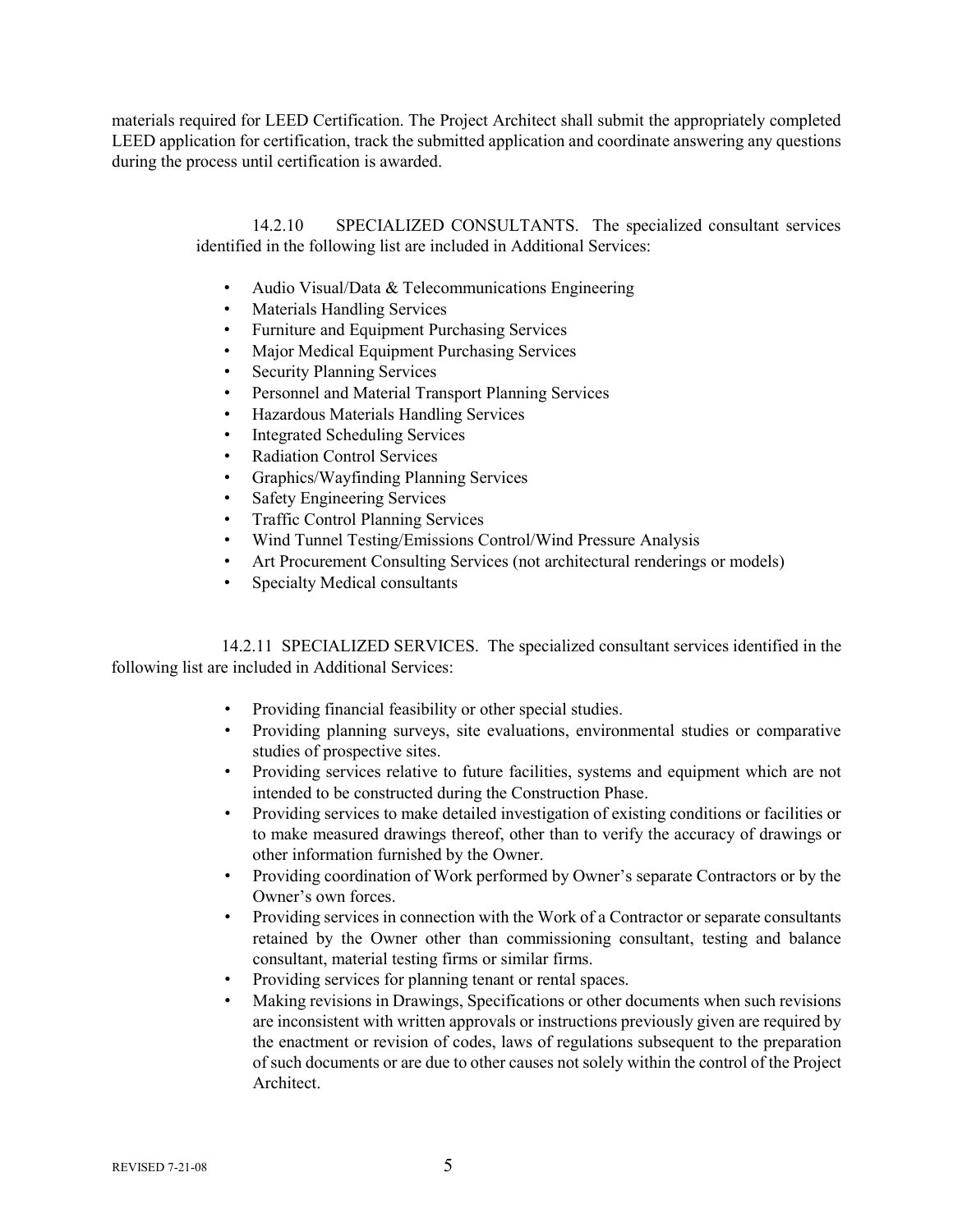- Making extensive investigations, surveys, valuations, inventories or detailed appraisals of existing facilities, except as otherwise required by the Agreement, and services required in connection with construction performed by the Owner.
- Providing consultation concerning replacement of any Work damaged by fire or other cause during construction, and furnishing services as may be required in connection with the replacement of such Work.
- Providing services made necessary by the default of the Contractor, or by major defects or deficiencies in the Work of the Contractor, or by failure of performance of the Contractor under the Contract for Construction.
- Providing extensive assistance in the utilization of any equipment or system such as initial start-up or testing, adjusting and balancing, preparation of operation and maintenance manuals, training personnel for operation and maintenance, and consultation during operation.
- Providing services after the expiration of sixty (60) days following final payment to the Contractor, excluding any services necessary during the warranty period inspections

and provided that all of Project Architect's services as required under this Agreement have been satisfactorily completed.

- Preparing to serve or serving as an expert witness at the request of the Owner in connection with any public hearing, arbitration proceeding or legal proceeding.
- Providing any other services not otherwise customarily furnished in accordance with generally accepted architectural practice.

**14.3 Owner Provided Services**.The services identified in the following list will be provided by the Owner at Owner's expense.

Owner provided services:

- Surveying Services
- Geotechnical Services
- Code Check
- Plan Check
- Forensic Consultant
- Construction Auditing Consultant
- Existing Facility Surveys
- Integrated Scheduling
- Testing and Balancing
- Hazardous Materials Surveying and Abatement
- Laboratory Testing (Soils, Materials, Environmental, Welding, Steel Construction)
- Project Commissioning
- Wind Tunnel/Air Quality Analysis
- Exhaust Stack Testing
- Vibration Analysis
- Radio Frequency Interference Testing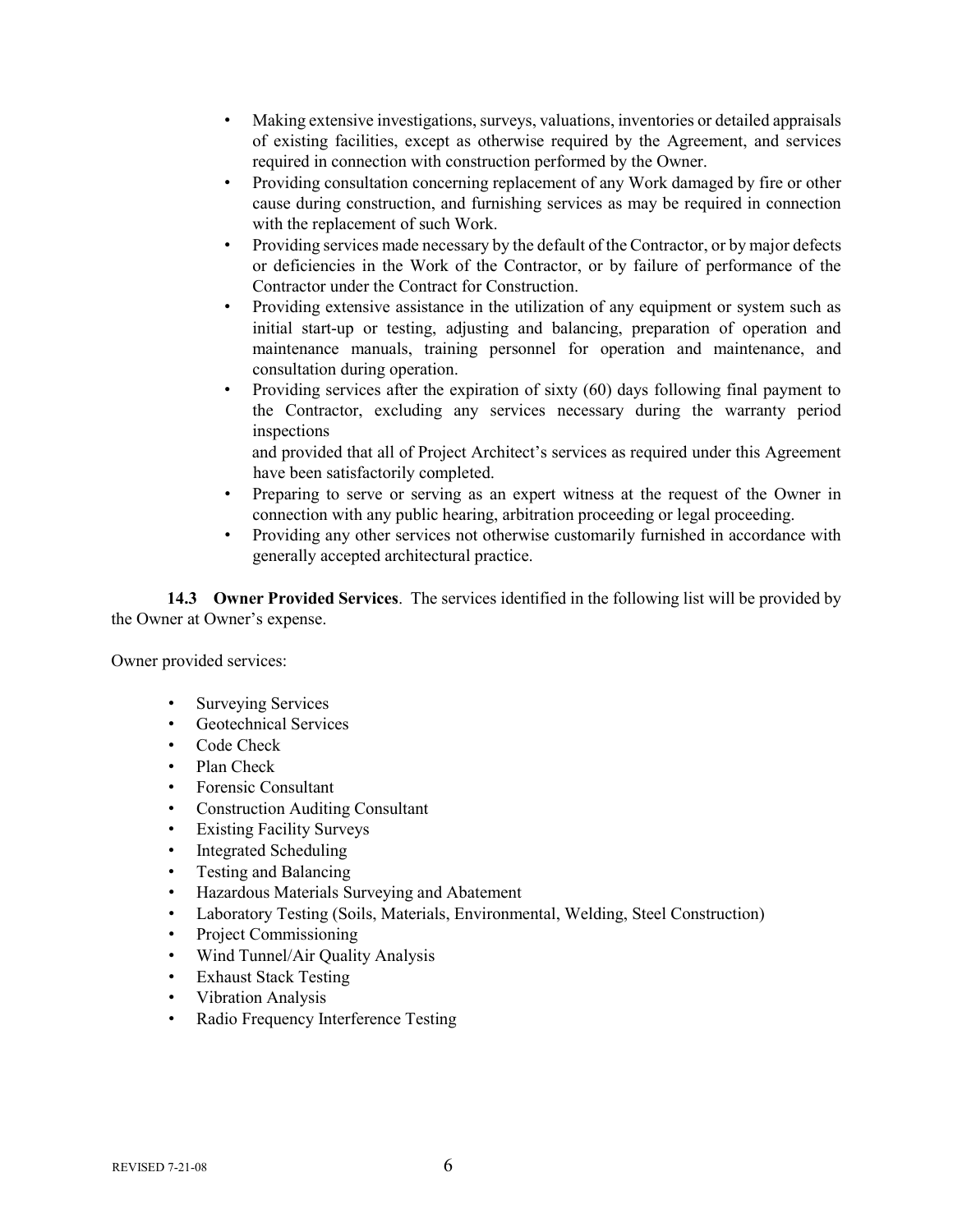#### **14.4 Basis of Compensation**

14.4.1 Basic Services.

The initial Construction Cost Limitation (CCL) for the Project is

Eighty Four Million Dollars (\$210,000,000).

Therefore, the Basic Services Fee for the Project shall be

210,000,000 **X 6%= \$ 12,600,000 Construction Cost Limitation Fee % Basic Services Fee** 

If the Construction Cost Limitation is revised prior to acceptance of the construction contractor's competitive sealed proposal or construction manager's guaranteed maximum price, the Basic Services Fee will be adjusted based on interpolation of the following schedule:

Over \$15,000,000 6%

The Owner may amend the CCL after the Project Architect completes the Facilities Program and the Owner authorizes the commencement of Basic Services. If the CCL is amended by Owner, and Project Architect has been notified in writing of such CCL, then this paragraph of this Agreement shall be deemed to be amended by including such CCL amount as the cost referenced to in the first sentence of this paragraph of this Agreement. The CCL will be confirmed or re-established at the completion of the Design Development Phase.

14.4.2 Reimbursable Expenses.

The maximum allowable cost on this Project for Reimbursable Expenses identified in Article 5 as approved by the Owner is:

**Maximum Reimbursable Expense Amount: \$100,000\_\_\_\_\_\_\_** 

14.4.3 Maximum Contract Sum

| <b>MAXIMUM CONTRACT SUM:</b>                              | \$12,700,000 |
|-----------------------------------------------------------|--------------|
| plus<br>Maximum Reimbursable Expense amount (Art. 14.4.2) | \$ 100,000   |
| Basic Services Fee amount (Art. 14.4.1)                   | \$12,600,000 |

**14.5 Progress Payments.** Payments for Basic Services and Supplemental Basic Services shall be made as provided in Article 7 in accordance with the following schedule: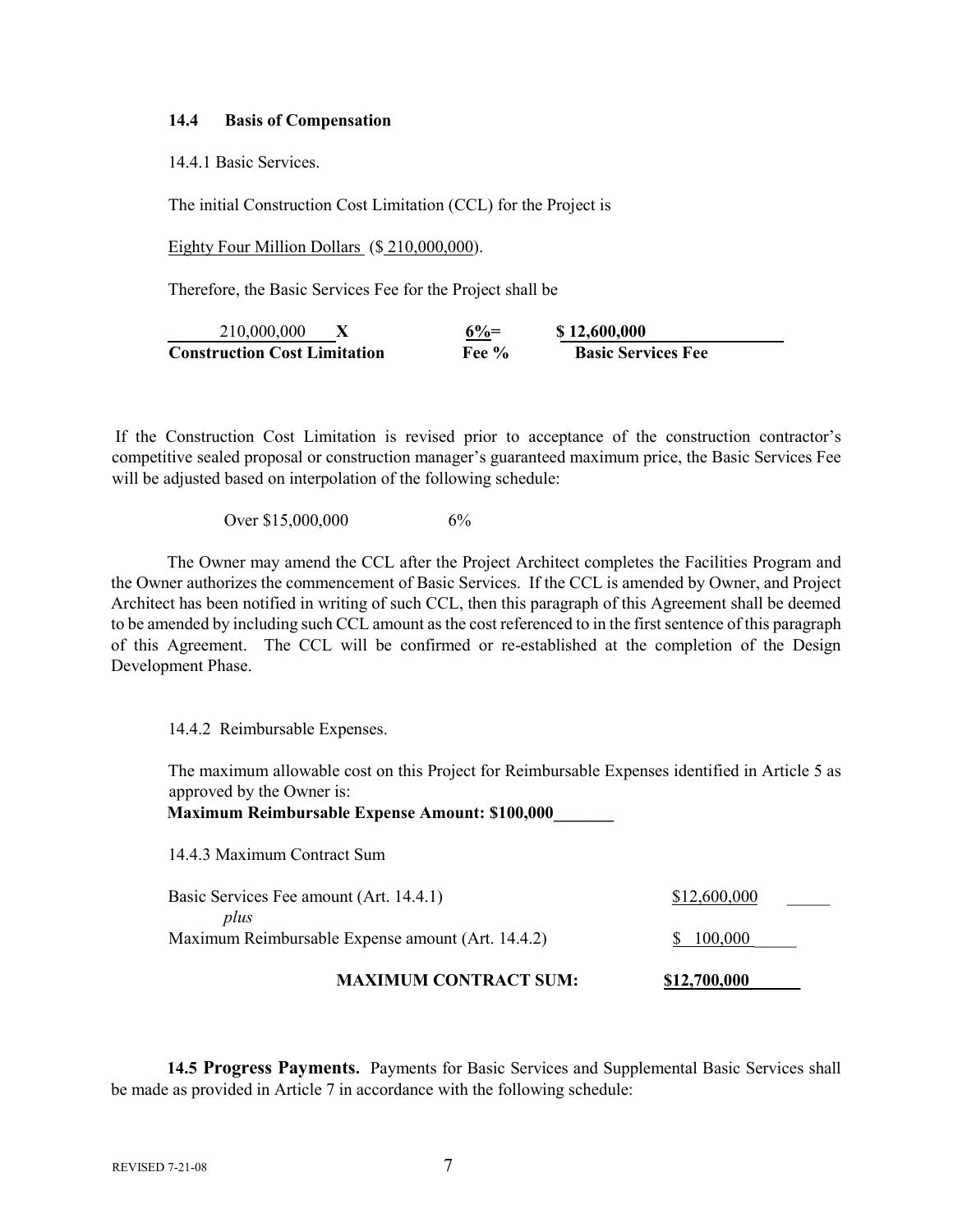| Schematic Design Phase:              | 15%   |
|--------------------------------------|-------|
| Design Development Phase:            | 20%   |
| <b>Construction Documents Phase:</b> | 40%   |
| <b>Bidding or Negotiation Phase:</b> | $5\%$ |
| <b>Construction Phase:</b>           | 20%   |

**14.6 Review Stages.** The Project Architect shall submit documents to the Owner for review at completion of the Schematic Design Phase, Design Development Phase and at the following stages of completion of the Construction Documents Phase as follows:

SD - 50%, 100% DD – 50%, 100%  $CD - 25\%, 50\%, 95\%$ 

**14.7 Construction Cost Estimates.** The Project Architect shall submit construction cost estimates as described in Article 1.1.16 at completion of the Schematic Design Phase, Design Development Phase and at the following stages of completion of the Construction Documents Phase:

SD - 50%, 100% DD – 50%, 100%

**14.8 Review Documents**. The Project Architect shall, at its expense, furnish and deliver to the Owner for Owner's review, the following number of sets of review documents at the required review stages:

| Schematic Design:              |    | sets                              |
|--------------------------------|----|-----------------------------------|
| Design Development:            |    | sets                              |
| <b>Construction Documents:</b> | 20 | sets for each stage of % complete |

**14.9 Partnering.** For the benefit of all parties and as a part of Basic Services, the Project Architect and its entire consultant team shall attend two  $(2)$  full day Partnering sessions in Houston, TX; the first at the beginning of the Schematic Design Phase, and the second at the beginning of the Construction Phase.

**14.10 CADD Standards.** Project Architect, as a basic service, shall utilize a CADD drawinglayering standard comparable to the current AIA standard and shall review proposed standard with the Owner prior to commencing drawing preparation.

**14.11 Space Planning Documents**. Project Architect, as a basic service, shall provide the Owner, at between one month and three months prior to Substantial Completion, with a complete current electronic set, including all current changes, of the architectural floor plan drawings with room names, room numbers, and room square footages indicated. Project Architect shall provide 2 copies of electronic media on zip drives and/or CD readable/writable. Project Architect shall not be relieved of responsibility when files are delivered if the files do not meet established requirements or are defective. Owner shall verify all files and Project Architect will be notified of acceptance.

• Room names, Room numbers, and square footage shall be linked to data fields using appropriate attributes for text and number fields. Microsoft Access 2000 shall be used as the database. Project Architect shall provide data layering proposal for approval, per Article 14.10.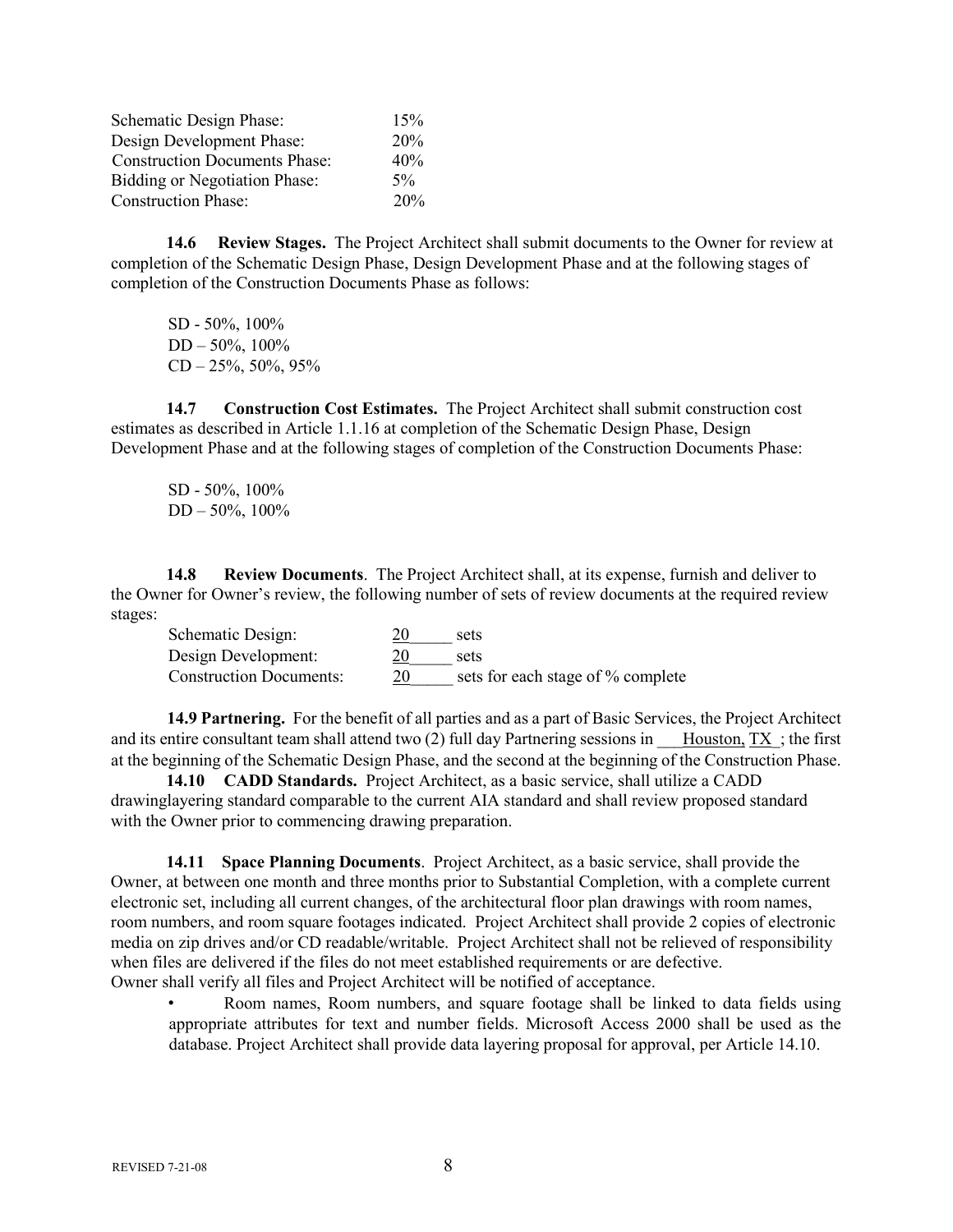• Provide floor plans in electronic format using AutoCAD 14 or 2000. MicroStation J or SE shall also be accepted, but Microstation users shall be required to save to AutoCAD format. Verify database for correctness prior to delivering data files.

## **Article 15 Amendments to the Agreement between Owner and Project Architect when using the Construction Manager at Risk Project Delivery Method**

15.1 By incorporating this Article 15, the Project Architect acknowledges and accepts that the Owner intends to construct the Project using the Construction Manager at Risk delivery method. Therefore, the Owner and the Project Architect hereby agree that the terms of the preceding Agreement are supplemented and/or modified as indicated below.

15.2 The following terms of the preceding Agreement are amended by incorporating the new paragraphs and substituting the modified paragraphs for their counterparts in their entirety. For clarity purposes only, all new contract language is indicated by *italics.* Existing contract language that is unchanged by the amendments is shown in standard type face.

## 1.1 **Basic Services and Supplemental Basic Services**

*1.1.31 The Owner has or intends to appoint a Construction Manager for this project (the "Construction Manager" or "Contractor"), and the Project Architect shall coordinate its Services (Basic and Additional) hereunder with the Construction Manager. The Owner may direct the Project Architect to recognize the Construction Manager as its representative for the performance of various duties hereunder which are otherwise defined as the responsibility of the Owner hereunder. Project Architect hereby acknowledges such appointment. Upon request, Project Architect shall be entitled to review a redacted version of the agreement between the Owner and the Construction Manager for this project (the "CM Agreement"). Nothing in the CM Agreement shall confer direct responsibility on the Construction Manager for the Project Architect's services, nor shall anything contained therein diminish Project Architect's responsibility for its services as set forth hereunder.* 

*1.0.32 The Project Architect shall participate in the development and review of the Construction Managers GMP Proposal. This GMP Proposal will included the qualifications, assumptions, exclusions, value engineering and all other requirements identified within Attachment 1 To Exhibit D (Guidelines for the Preparation of the GMP) of the Agreement between the Owner and the Construction Manager at Risk. Following Owner's Approval of the GMP Proposal, the Project Architect shall be responsible for developing the Construction Documents, consisting of plans and specifications, setting forth in detail, and incorporating the aforementioned requirements described within the Attachment 1 To Exhibit D and contained in the GMP Proposal. Furthermore, the Project Architect shall participate in the documentation of the Construction Manager's GMP Proposal so as to adequately understand the contents of the Proposal and ultimately confirm that the Construction Documents, when complete, reflect all qualifications, clarifications and assumptions contained within the GMP Proposal. The Project Architect and the Construction Manager shall jointly provide a monthly status report stating the progress of the incorporation of the GMP qualifications, clarifications, assumptions, exclusions and value engineering and all other requirements identified in Attachment 1 To Exhibit D, into the Construction Documents."*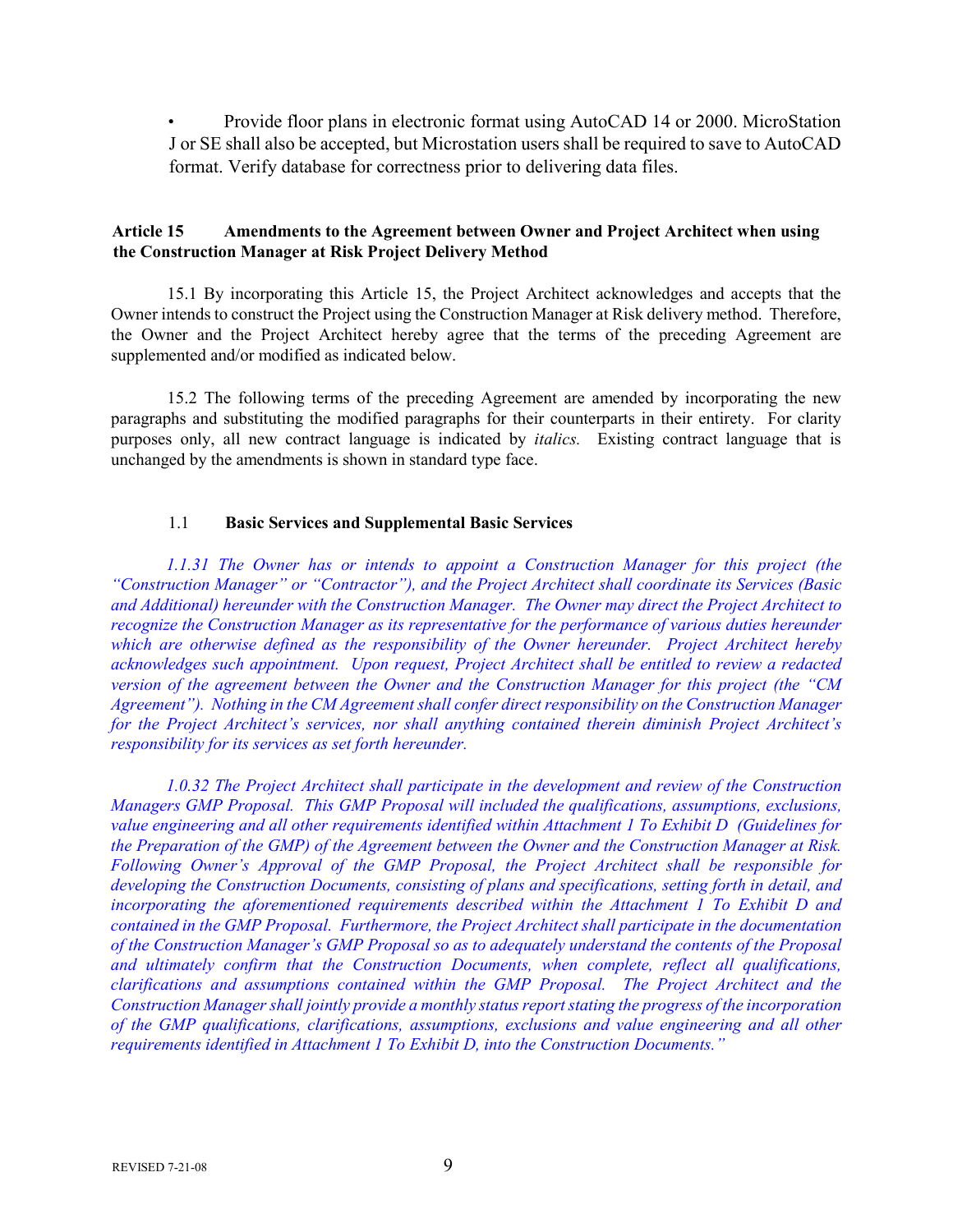## 1.2 **Schematic Design Phase**

1.2.1 Based on the mutually agreed upon Facilities Program, Construction Cost Limitation and the Project Schedule, the Project Architect shall prepare sufficient alternative approaches to design and construction of the Project to satisfy Owner's requirements and shall, at completion of this phase, submit Schematic Design Documents in accordance with Owner's Design Guidelines and any additional requirements set forth in Article 14. *The Project Architect shall review alternative approaches to design and construction for the Project and the Schematic Design Documents as they are being prepared at intervals appropriate to the progress of the Project with the Owner and Construction Manager at the Project location or other location specified by the Owner within the State of Texas. The Project Architect shall provide the Construction Manager with copies of the Project Architect's documents at the Construction Manager's expense to assist the Construction Manager in fulfilling its responsibilities to the Owner.*

1.2.5 The Project Architect shall direct the preparation of a detailed construction cost estimate as described in Sub-paragraph 1.1.15 to confirm compliance with the Construction Cost Limitation and include it with the completed Schematic Design Documents.. *The Project Architect shall review its construction cost estimate in comparison with the construction cost estimate prepared by the Construction Manager, and shall reconcile any differences between the two construction cost estimates in coordination with the Construction Manager. If the Project Architect is unable to reconcile all differences between the two construction cost estimates with the Construction Manager, then the Project Architect shall provide a detailed explanation of the differences to the Owner.* 

*1.2.7 The Project Architect shall participate in a final review of the Schematic Design Documents with the Owner and Construction Manager at the Project location or other location specified by Owner in the State of Texas. Prior to the Owner's approval of the Schematic Design Documents, the Project Architect shall incorporate such changes as are necessary to satisfy the Owner's review comments, any of which may be appealed for good cause.* 

# 1.3 **Design Development Phase**

1.3.1 Based on the approved Schematic Design Documents and any adjustments to the Facilities Program or Construction Cost Limitation authorized by the Owner, the Project Architect shall prepare, for approval by the Owner *and review by the Construction Manager*, Design Development Documents in accordance with Owner's written requirements to further define and finalize the size and character of the Project in accordance with Owner's Design Guidelines and any additional requirements set forth in Article 14. *The Project Architect shall review the Design Development Documents as they are being prepared at intervals appropriate to the progress of the Project with the Owner and Construction Manager at the Project location or other location specified by Owner in the State of Texas. The Project Architect shall provide the Construction Manager with copies of the Project Architect's documents at the Construction Manager's expense to assist the Construction Manager in fulfilling its responsibilities to the Owner.* 

1.3.3 The Project Architect shall direct the preparation of a detailed construction cost estimate as described in Sub-paragraph 1.1.15 to confirm compliance with the Construction Cost Limitation and include it with the completed Design Development Documents. *The Project Architect shall review its construction cost estimate in comparison with the construction cost estimate prepared by the Construction Manager, and shall reconcile any differences between the two construction cost estimates in coordination with the Construction Manager. If the Project Architect is unable to reconcile all differences between the two construction cost estimates with the Construction Manager, then the Project Architect shall provide a detailed explanation of the differences to the Owner.*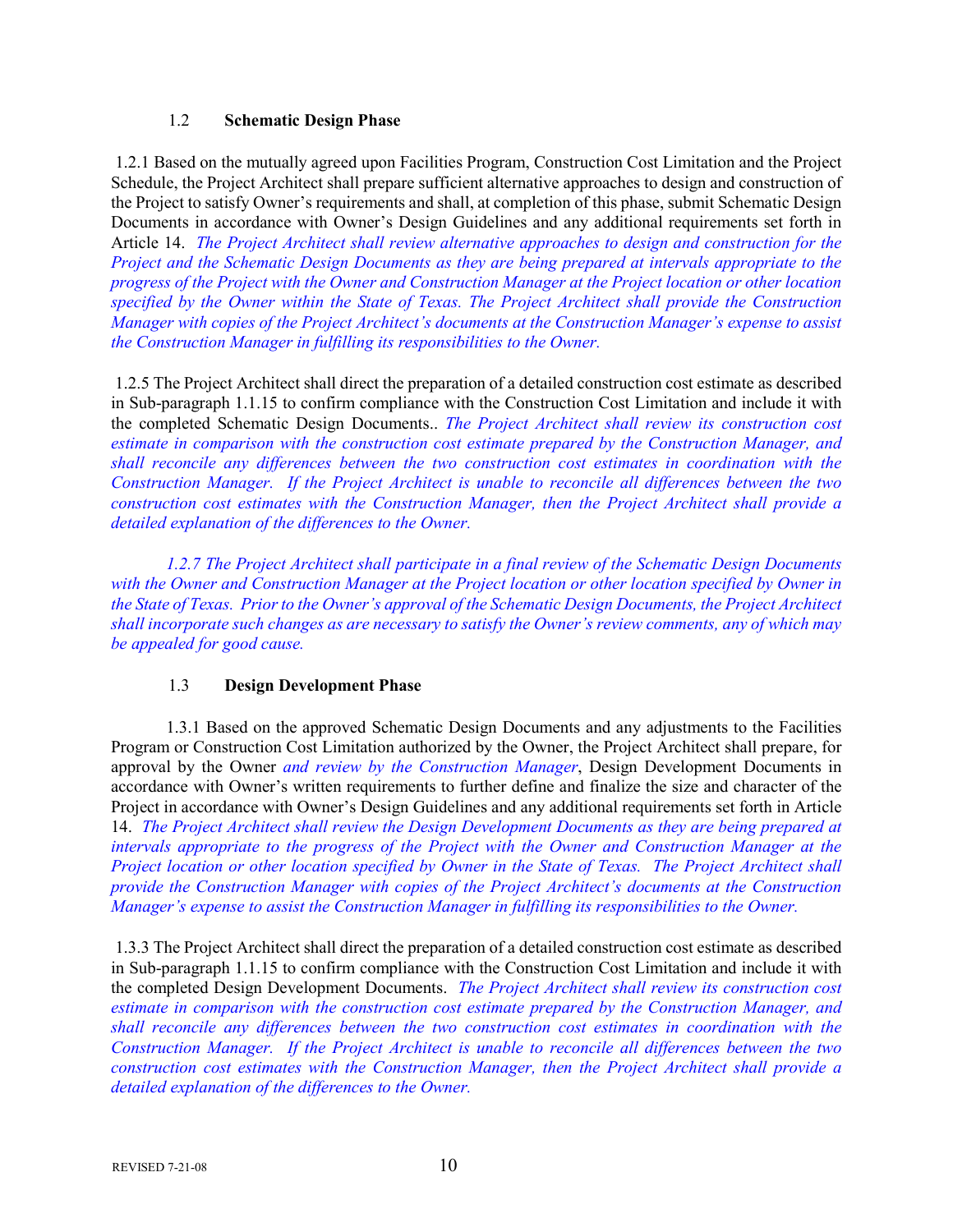*1.3.8 At the completion of the Design Development Phase, or such other time as Owner may specify to Project Architect, at Owner's sole option and discretion, Owner will furnish Project Architect with a Guaranteed Maximum Price proposal prepared by Construction Manager based upon the Design Development Documents prepared by the Project Architect and approved by the Owner. The Project Architect shall assist the Owner and further and advocate the Owner's interests in Owner's negotiations with the Construction Manager in an effort to develop a Guaranteed Maximum Price proposal acceptable to Owner, in Owner's sole option and discretion. If the Owner does not accept the Construction Manager's Guaranteed Maximum Price proposal, the Project Architect shall participate with the Owner and Construction Manager in constructability reviews and shall revise the documents as necessary in order to reach an agreement. If Construction Manager's Guaranteed Price proposal exceeds the cost quantity survey furnished to Owner by Project Architect, and Owner directs Project Architect to revise the documents, then Project Architect shall revise the documents at its own expense so that the Guaranteed Maximum Price proposal for constructing the Project shall not exceed the Owner's Construction Cost limitation and any previously approved construction cost estimate. If it is determined to be in the Owner's best interest, instead of requiring the Project Architect to revise the drawings and specifications, the Owner reserves the right to accept a Guaranteed Maximum Price proposal that exceeds the stipulated Construction Cost Limitation. The Project Architect shall analyze the final Guaranteed Maximum Price proposal document, together with its supporting assumptions, clarifications, and contingencies, and shall submit a detailed written analysis of the document to the Owner. Such analysis shall include, without limitation, reference to and explanation of any inaccurate or improper assumptions and clarifications.* 

*1.3.9 After the Guaranteed Maximum Price has been accepted, the Project Architect shall incorporate into the Design Development Documents any revisions which are necessary due to inaccurate assumptions and clarifications made in the development of the Guaranteed Maximum Price.* 

#### 1.4 **Construction Document Phase**

1.4.1 Based on the approved Design Development Documents and any further adjustments in the scope or quality of the Project or in the Project Construction Cost Limitation authorized by the Owner, the Project Architect shall prepare, for approval by the Owner *and review by the Construction Manager,* Construction Documents consisting of Drawings and Specifications in accordance with Owner's written requirements setting forth in detail the requirements for construction of the Project, including, without limitation, Owner's Design Guidelines and any additional requirements contained in Article 14 of this Agreement. *The plans, drawings and specifications for the entire Project shall be so prepared that same will call for the construction of the building and related facilities, together with its built-in permanent fixtures and equipment which will cost not more than the Guaranteed Maximum Price accepted by Owner, or the Construction Cost Limitation established by Owner if no Guaranteed Maximum Price proposal has been accepted by Owner. The Project Architect will be responsible for managing the design to stay within such Guaranteed Maximum Price proposal or Construction Cost Limitation. The Project Architect shall review the Construction Documents as they are being prepared at intervals appropriate to the progress of the Project with the Owner and Construction Manager at the Project location or other location specified by Owner in the State of Texas. The Project Architect shall provide the Construction Manager with copies of the Project Architect's documents at the Construction Manager's expense to assist the Construction Manager in fulfilling its responsibilities to the Owner.* 

1.4.2 The Project Architect shall advise the Owner *and Construction Manager* on matters such as construction phasing and scheduling, bid or proposal alternates, special cash allowances, liquidated damages, the construction contract time period, and other construction issues appropriate for the Project *The Project Architect shall assist the Owner and Construction Manager in the preparation of the necessary bidding information, bidding forms, RFP information, and RFP forms, and the Conditions of the Contract.*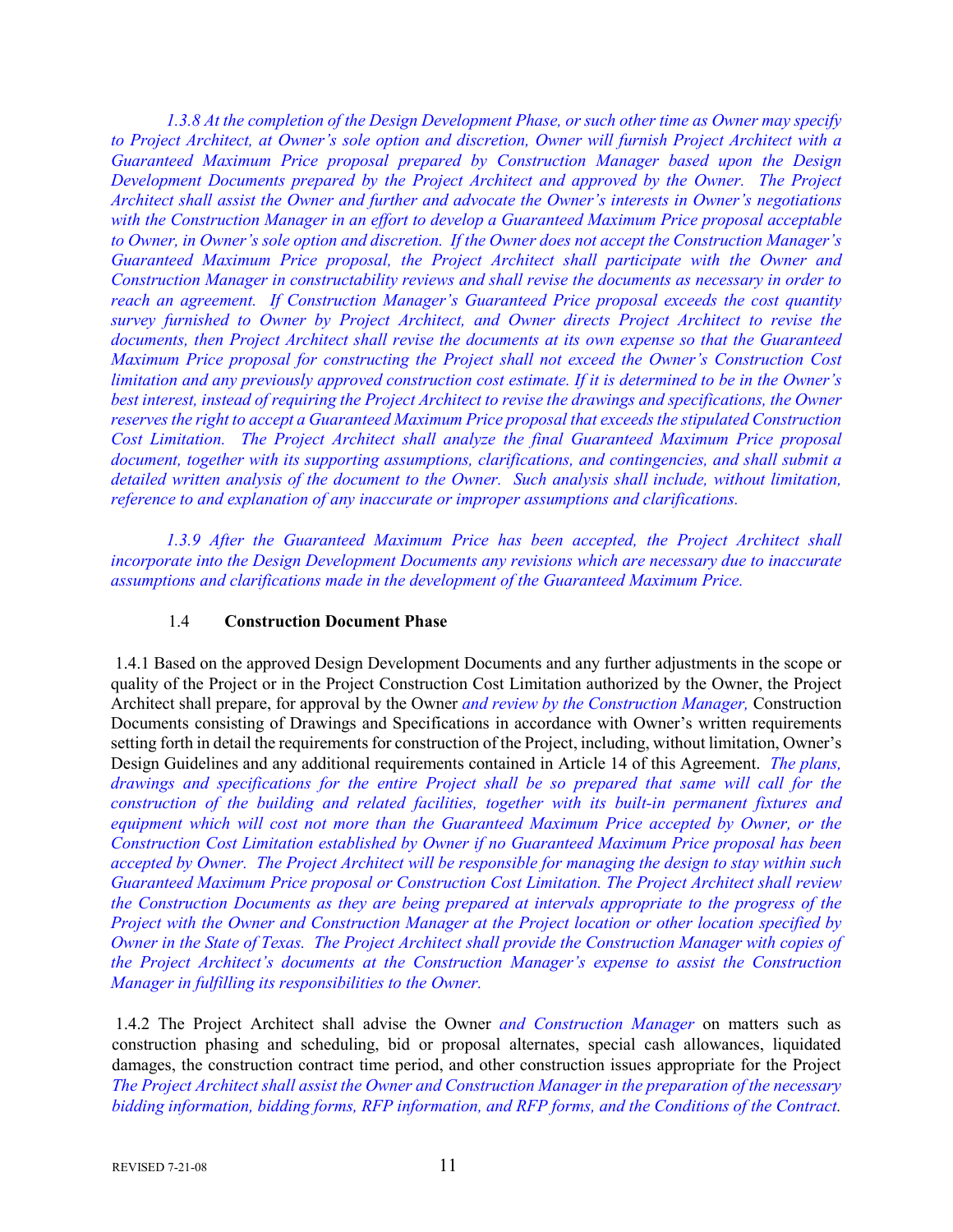1.4.7 The Project Architect shall direct the preparation of a detailed construction cost estimate as described in Sub-paragraph 1.1.16 to confirm compliance with the Construction Cost Limitation and include it with the completed Construction Documents. *The Project Architect shall review its construction cost estimate in comparison with the construction cost estimate prepared by the Construction Manager, and shall reconcile any differences between the two construction cost estimates in coordination with the Construction Manager. If the Project Architect is unable to reconcile all differences between the two construction cost estimates with the Construction Manager, then the Project Architect shall provide a detailed explanation of the differences to the Owner.* 

1.4.9 The Project Architect shall participate in a final review of the Construction Documents with the Owner *and Construction Manager* at the Project location or other location specified by Owner in the State of Texas. Prior to the Owner's approval of the Construction Documents, the Project Architect shall incorporate such changes as are necessary to satisfy the Owner's review comments.

## 1.5 **Bidding and Proposal Phase**

*1.5.1 In conjunction with the development of the Guaranteed Maximum Price and at other times as appropriate to the Project, the Project Architect shall assist the Owner and Construction Manager by receiving and recording requests for Bid and Request for Proposal ("RFP") Documents, issuing Bid and RFP Documents, and accounting for Bid and RFP Documents issued; receiving and resolving questions about Bid and RFP Documents; preparing addenda, issuing addenda, and accounting for addenda issued; attending pre-bid and pre-proposal conferences and HUB meetings; obtaining and evaluating bids and proposals; and assisting in preparing and awarding multiple contracts for construction.* Project Architect shall answer inquiries from bidders and proposers at Owner's request, and shall prepare and issue any necessary addenda to the bidding or proposal documents.

#### 1.6 **Construction Phase—Administration of the Construction Contract**

1.6.1 The Construction Phase shall commence with the acceptance of the Construction Manager's Guaranteed Maximum Price (or acceptance of a partial Guaranteed Maximum Price for a stage or phase) and issuance of (i) a Notice to Commence On-Site Work or (ii) a Notice to Proceed with Construction Services and terminate sixty (60) days after Final Payment to the Contractor is made, or when all of Project Architect's services have been satisfactorily performed, whichever occurs later.

*1.6.2. c)* The Project Architect shall assist the Owner in making arrangements for a *PreConstruction Conference and a Partnering Workshop and shall assist in preparation of an administration booklet for the Pre-Construction Conference and shall distribute copies of the bound booklet to all parties. The Project Architect and its consultants shall participate in the project Partnering process including attendance at all Partnering Workshops.* 

1.6.5 The Project Architect shall be a representative of the Owner during the Construction Phase, and shall advise and consult with the Owner. Instructions to the Contractor shall be forwarded through the Project Architect *and all communication by and with the Project Architect's consultants shall be through the Project Architect, except that the Owner reserves the right to communicate directly with the Construction Manager and consultants as it deems necessary or appropriate at any time.*. The Project Architect shall have authority to act on behalf of the Owner to the extent provided in the Contract Documents. Duties,